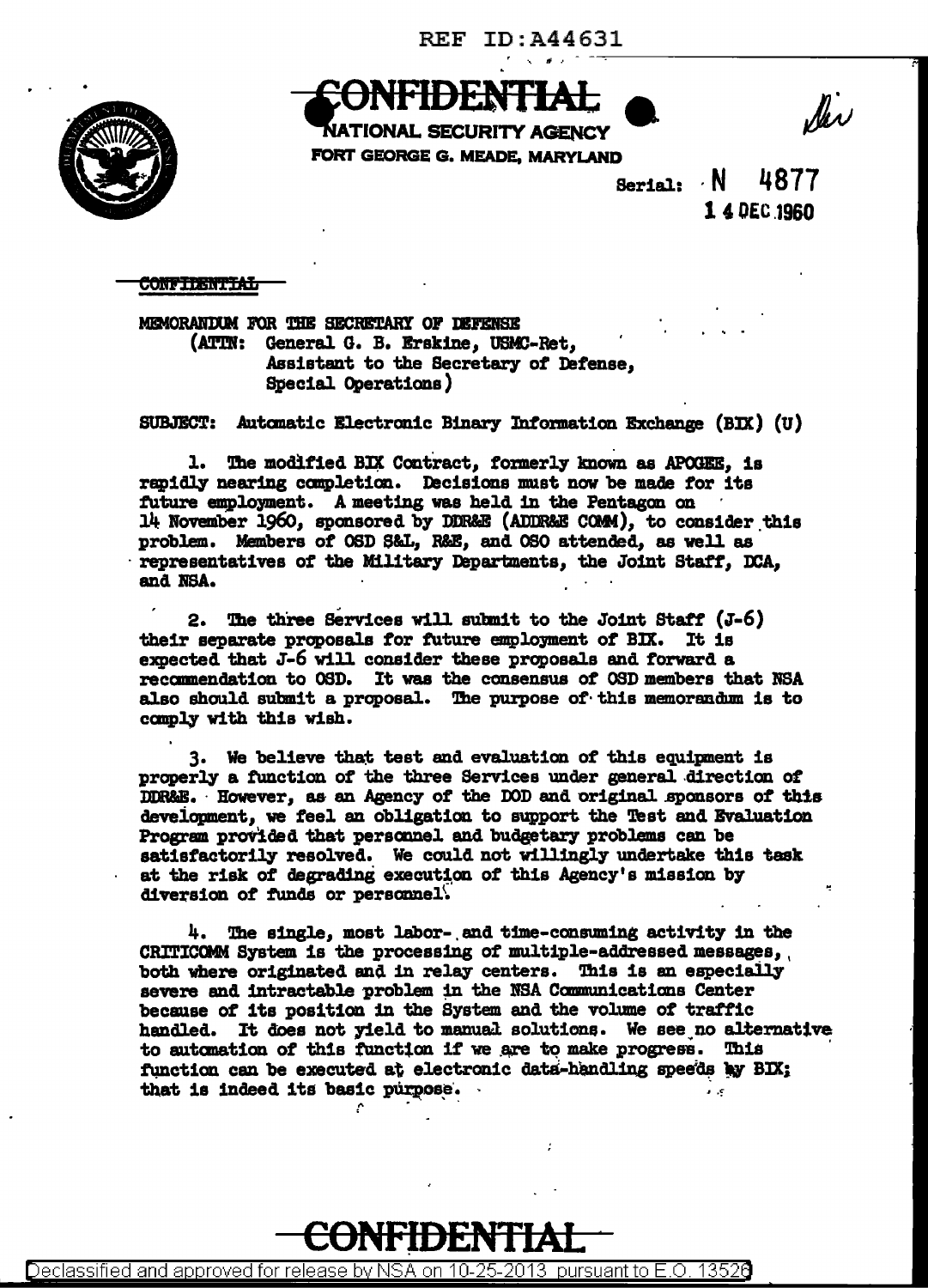## **NFIDENTIA**

## **CONFIBENTIAL**

Serial: N 4877

5. BIX is now operaticaal in the contractor' a plant. We have conducted an extensive teat program ca the operating equipment over a continuous period of four weeks. In our opinion, BIX meets all requirements of the contract and of CRITICOMM operations. We cannot know how it will perform in extended operation without actually using it in an operational environment. Although the equipment to be delivered has only six lines, it can be integrated into CRITICOMM operations without great difficulty and should provide a great deal *ot* infomation concerning the valid1ty of its J.osic and design. The application of these findings to future Service-wide communication developments is obvious.

*6.·* We believe the equipnent can be installed 1D the present Communications Center without significant disruption to operations. We estimate the cost of re-erection of the equipment by the contractor to be \$100.000. The cost of contract maintenance and provision of spare parts for one year is estimated at \$300,000. An additional \$100.000 is required for incidental alterations such as paneling. power wiring, and air conditioning; and for modifications to the existing communication plant to permit installation.

7. NSA proposes that BIX be installed in the NSA Communications Center at Fort Meade for the purpose of conducting a test and evaluation program for a continuous period of one year under actual operating conditions. Near the end of that time consideration can be given to future dispositicm of the equipnent. IBA is unable to support this program from its own resources; therefore, this proposal is contingent upon allocation of \$500,000 for this purpose.

. .

Vice Admiral, USN **Mrector** 

Copy Furnished: .<br>ADDR&B (COMM)<br>OSD (S&L)  $JCS$   $(J-6)$ :ooA

C()NF'IDEN'fiAL